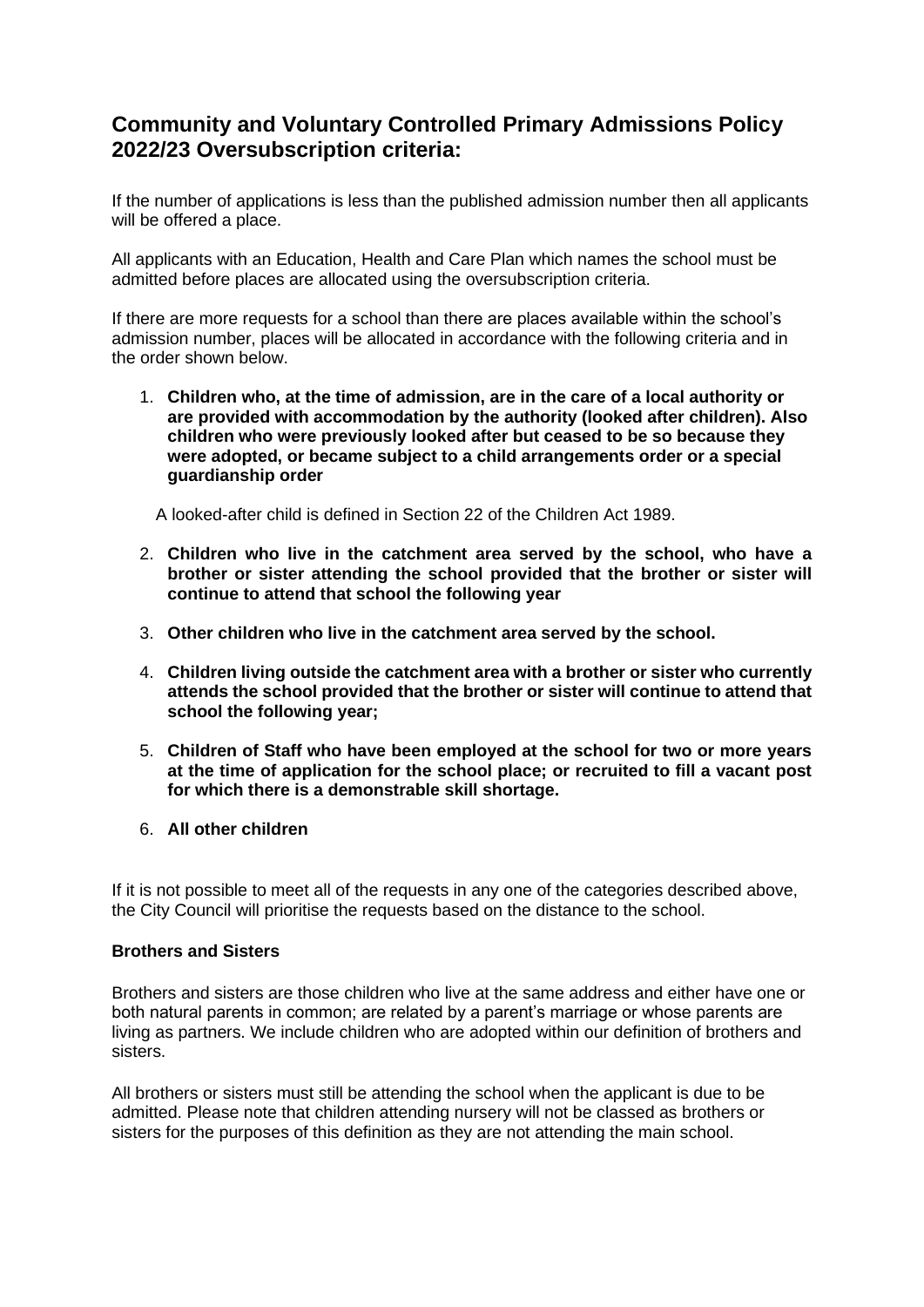# **Staff**

Under the oversubscription criteria the word staff will mean: All staff who have been continuously employed by the school for a period of at least two years for the purpose of working in the school as follows:

- \* All full time teaching staff
- \* All full time support staff defined as those on 37 week and above contract
- \* All part time teaching staff with a 45% and above timetable
- \* All part time support staff who work at least 15 hours per week for 37 weeks or more

The two year qualification period may be waived if a post is hard to fill. Decisions on hard to fill posts will be made based on guidance from Human Resources. The definition does not include contract staff. If a service has been 'in house' and is subsequently 'contracted out' children of staff will no longer be eligible for priority admission under this criterion. The definition does not include peripatetic staff.

## **Distance**

If it is not possible to meet all of the requests in any one of the categories described above, the City Council will prioritise the requests within that category based on the distance to the school. A straight-line measurement will be made, using a computerised mapping system, from the centre of the child's residence - to the centre of the preferred school site. The address used must be the child's permanent home address. The shortest measurement will have the highest priority. Where the final place in a year group can be taken by two or more children living an equal distance from the school, the local authority, overseen independently, will select by drawing lots

#### **Home address**

A pupil's home address is considered to be a residential property that is the child's only or main residence. At the time places are allocated, proof of permanent residence at the property concerned may be required. Where documentary evidence can substantiate to the satisfaction of the Local Authority that care is split equally between parents at two homes, parents must name the address to be used for the purpose of allocating a school place

If a school is offered on the basis of an address that is subsequently found to be different from a child's normal and permanent home address, then that place is likely to be withdrawn.

Children of UK service personnel and other Crown Servants will be treated as meeting the residency criteria for a catchment area once proof of posting has been provided

## **Catchment area**

One of the aims of local schools is to serve its neighbourhood and develop links with the local community to strengthen the school and the community. The area served by a school is known as the catchment area and details of specific catchment areas are available at <https://www.coventry.gov.uk/catchmentareas>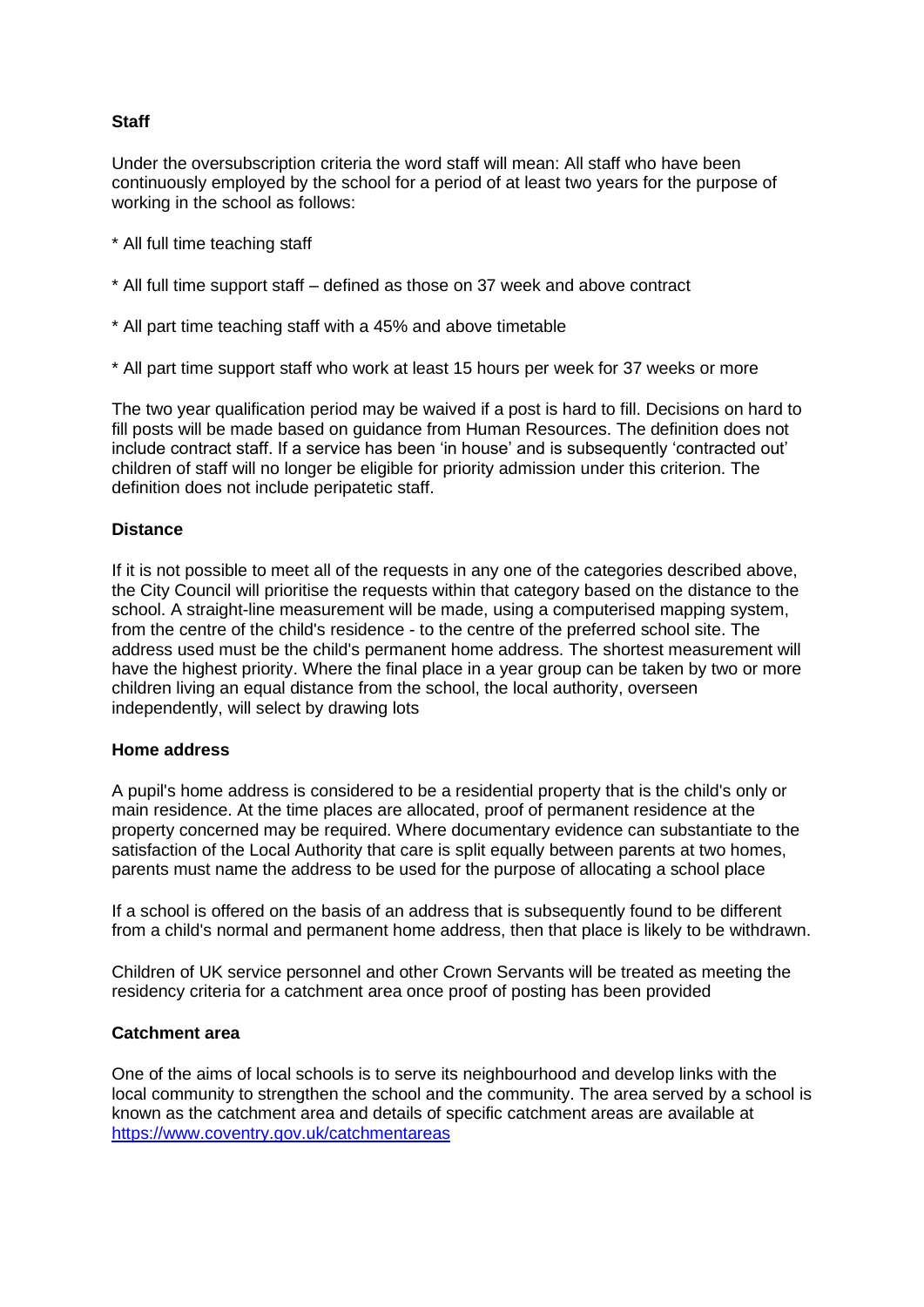### **Deferred entry into Primary School**

Legally a child does not have to be educated until the term after their fifth birthday. Parents may feel their child is young for their age, or there may be other reasons for wanting to delay their entry to school. This is called deferred entry.

In this situation applications for a place should be made in the normal way. The Authority recommends that the parent/carer contact the headteacher of the preferred school to discuss the matter in more detail prior to submitting the application. If the parent/carer then decides to defer entry, a place will be reserved until the child starts as long as they start within the academic year. The Authority cannot allocate it to another child. Parents/carers cannot assume however that an application for a deferred entry place will be successful. It will be considered alongside all other applications in accordance with the general City Council admissions policy.

Where a parent/carer of a summer born child wishes to defer entry until the following academic year, and wishes their child to start in reception this will mean the child is taught out of their normal age group. They should still make an application at the usual time but must notify us on the application that they will wish to request a place out of the normal age group. Parents/carers will then be contacted to discuss the matter further and should note there are no guarantees that such applications will be successful, but that each case will be considered individually.

#### **Applications out of normal age group**

Parents may seek a place for their child outside of their normal age group. Parents should use the standard application form and include information regarding the year group requested and the reasons for the request. The application will be considered alongside all other applications in accordance with the Coventry co-ordinated admissions scheme. Please note there are no guarantees that such applications will be successful, but each case will be considered individually. Where the application is refused the parent has a right to an appeal against the refusal of a place, unless the child has been offered a place in another year group in the school

For more information on issues to take into account when considering out of normal age group applications please visit the following webpage:

[http://www.coventry.gov.uk/downloads/file/28497/guidance\\_notes\\_for\\_applying\\_to\\_educate](http://www.coventry.gov.uk/downloads/file/28497/guidance_notes_for_applying_to_educate_out_of_the_normal_chronological_age_group) out of the normal chronological age group

#### **Part time attendance**

Parents can request that their child attends part time until the child reaches compulsory school age.

## **Children currently attending Local Authority Maintained Nursery Classes**

Parents of children already attending Nursery Classes will also need to complete an application form in order to request a place at their preferred Primary School. The policy of the City Council is not to provide nursery classes at every school, but to provide classes which serve a wider area than the school's catchment area. The number of part-time places available in a nursery class therefore often exceeds the number of places available in the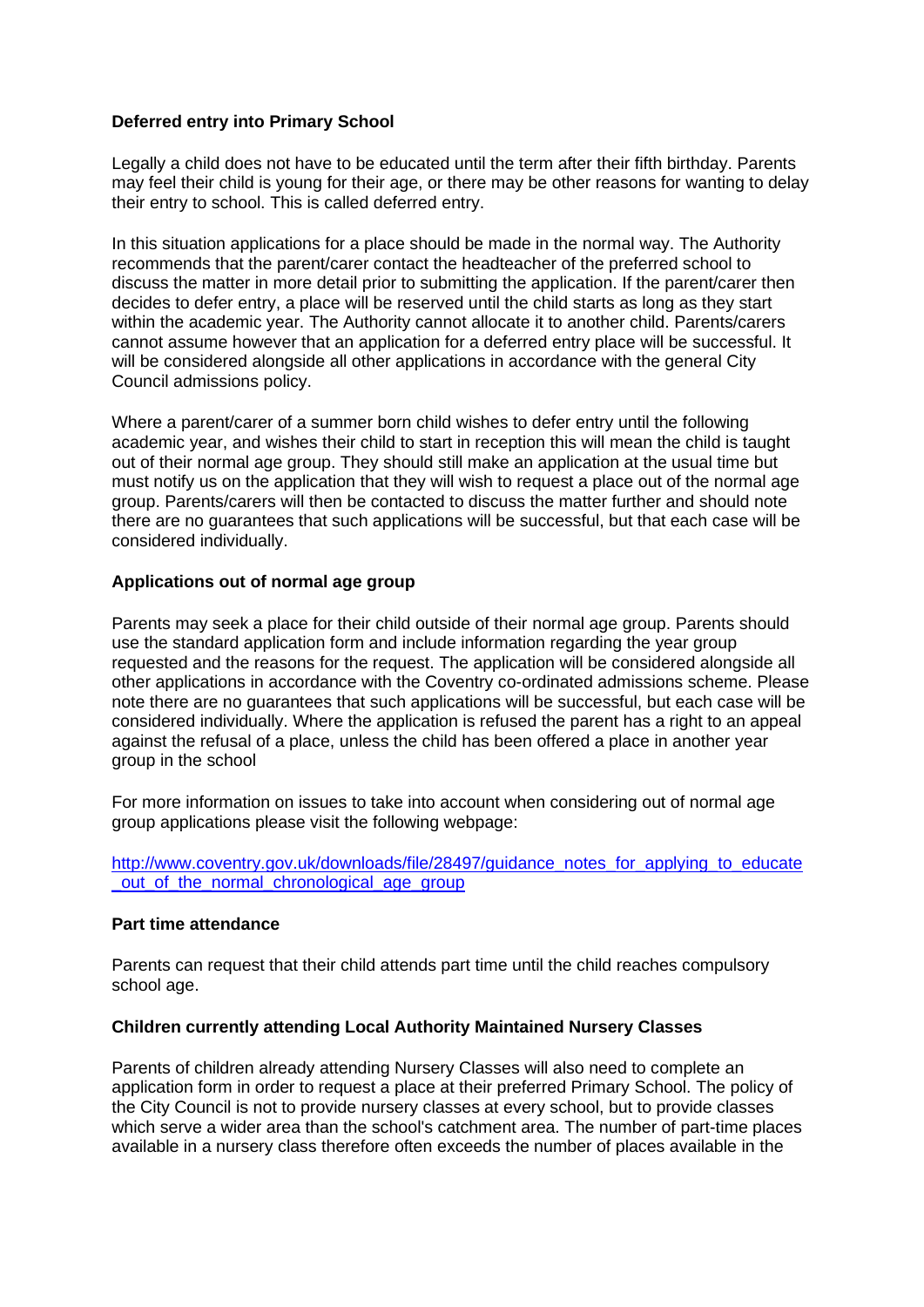Reception Class in the same school. The City Council cannot therefore guarantee that a pupil who is admitted to a school's nursery class will be admitted to the same school.

# **Waiting List**

The Authority cannot always offer places at a preferred school. If this is the case the child's name will be automatically placed on the Waiting List for community and voluntary controlled schools. If places become available, the Authority will allocate the places in accordance with the oversubscription criteria. Each time a child is added, the list is ranked again in line with the oversubscription criteria. Applicants may therefore move both up and down the list depending on whether others joining the list meet a higher ranked oversubscription criterion.

Waiting Lists will remain in operation until 31 December 2022. After this parents/carers will need to contact the School Organisation Team if they wish to stay on the waiting list until the end of the academic year when the waiting list will be discarded.

# **Appeals**

Parents who have been refused a place at a school have the right to make an appeal against the decision. Appeals are heard by an independent appeals panel. Appeal forms and details about how to appeal and the schedule for all appeals, including deadlines for appeal forms to be submitted, can be accessed via the Coventry Appeals section on the website at [https://www.coventry.gov.uk/info/148/school\\_admissions/122/school\\_appeals/2](https://www.coventry.gov.uk/info/148/school_admissions/122/school_appeals/2)

Parents do not have a right to a second appeal in respect of the same academic year. except where the City Council agrees there were faults in the first appeal which may have significantly affected the outcome or the City Council accepts a further application for a place at the school because of a significant and material change in the circumstances of the parent, child, or school, but this has been turned down. Repeat applications will not be considered unless the significant and material change relates to matters that would affect the level of priority which would be given to the application in accordance with the admission over-subscription criteria.

# **Admission Numbers 2022/2023**

# **Community and Voluntary Controlled Primary Schools**

The admission number represents the capacity of the school to admit pupils at the normal age of entry in the 2022/2023 academic year.

| <b>Community</b><br>and<br><b>Voluntary Controlled</b><br><b>Primary schools</b> | 2022/2023 |
|----------------------------------------------------------------------------------|-----------|
|                                                                                  |           |
| Alderman's Green Community Primary                                               | 60        |
| <b>Aldermoor Farm Primary</b>                                                    | 90        |
| All Saints' C.E. Primary                                                         | 30        |
| (Voluntary controlled)                                                           |           |
| <b>Allesley Primary</b>                                                          | 60        |
| <b>Allesley Hall Primary</b>                                                     | 30        |